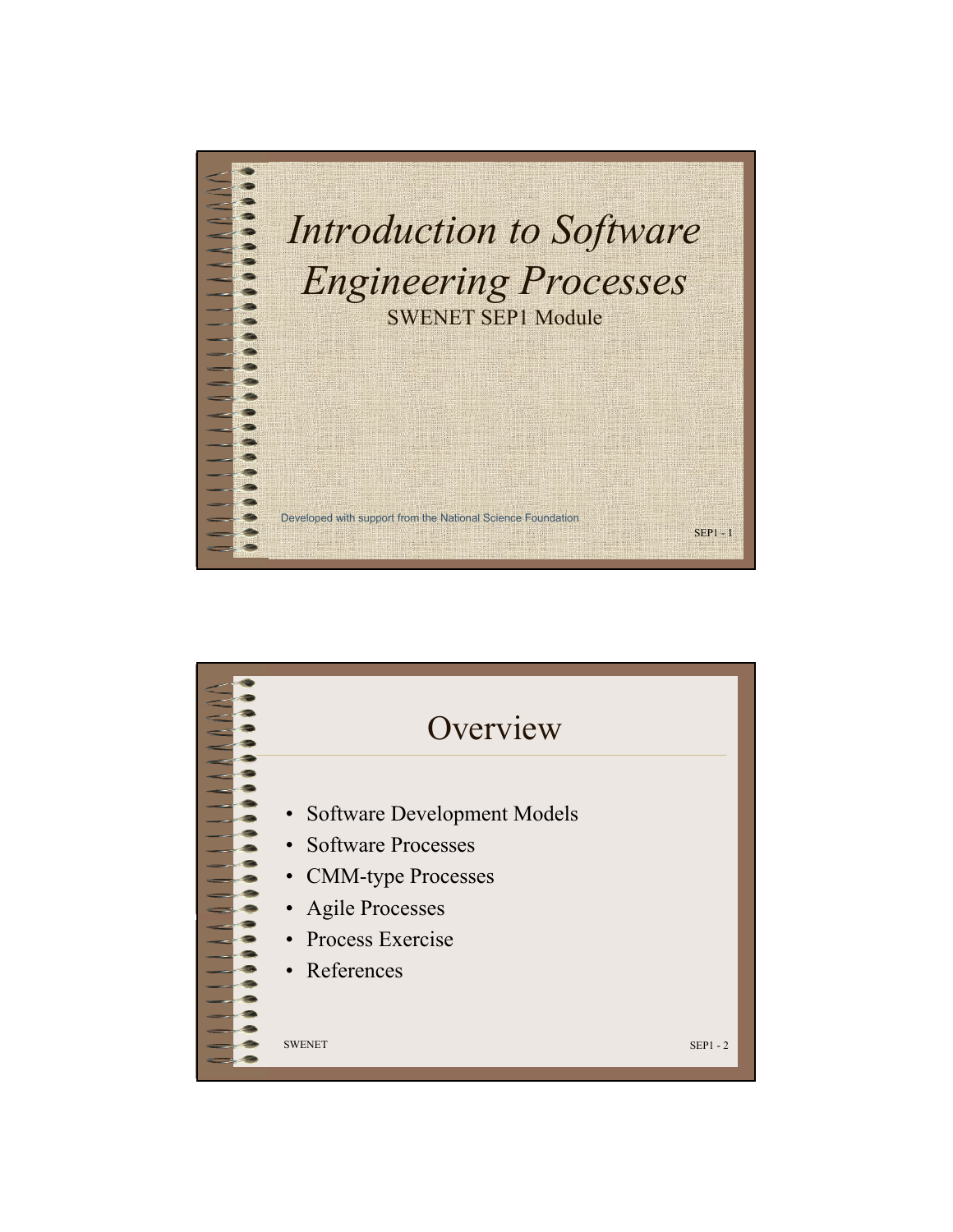

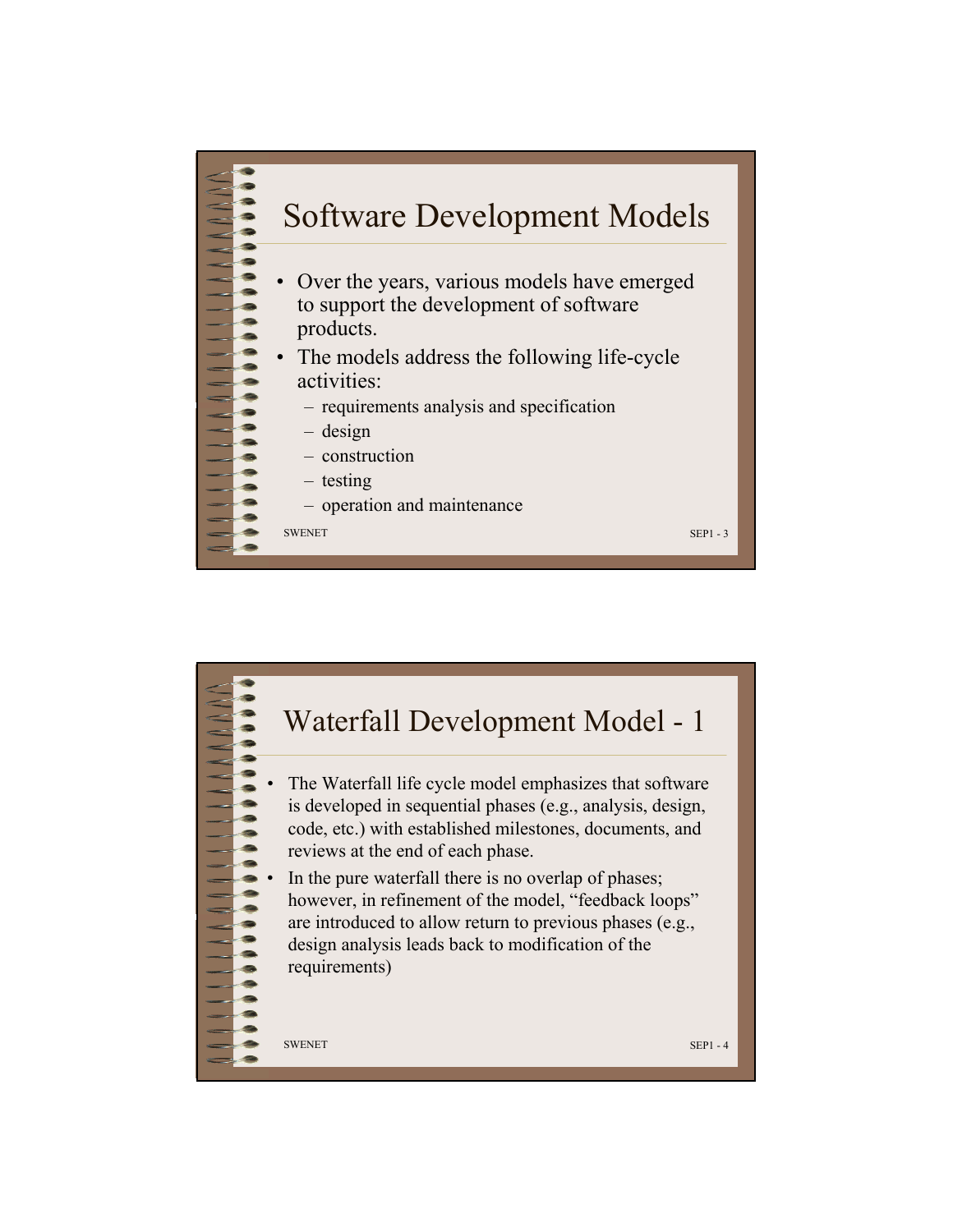

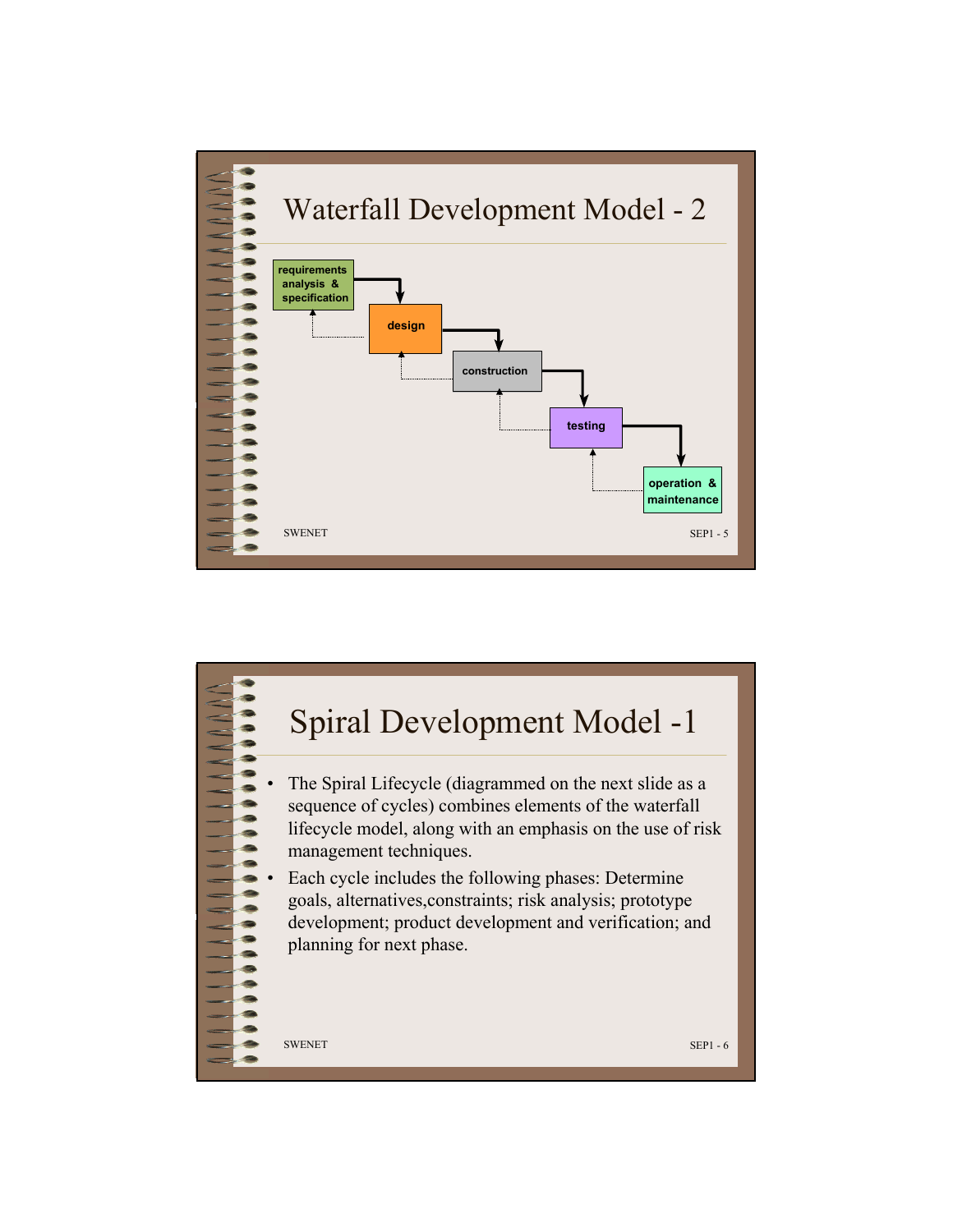

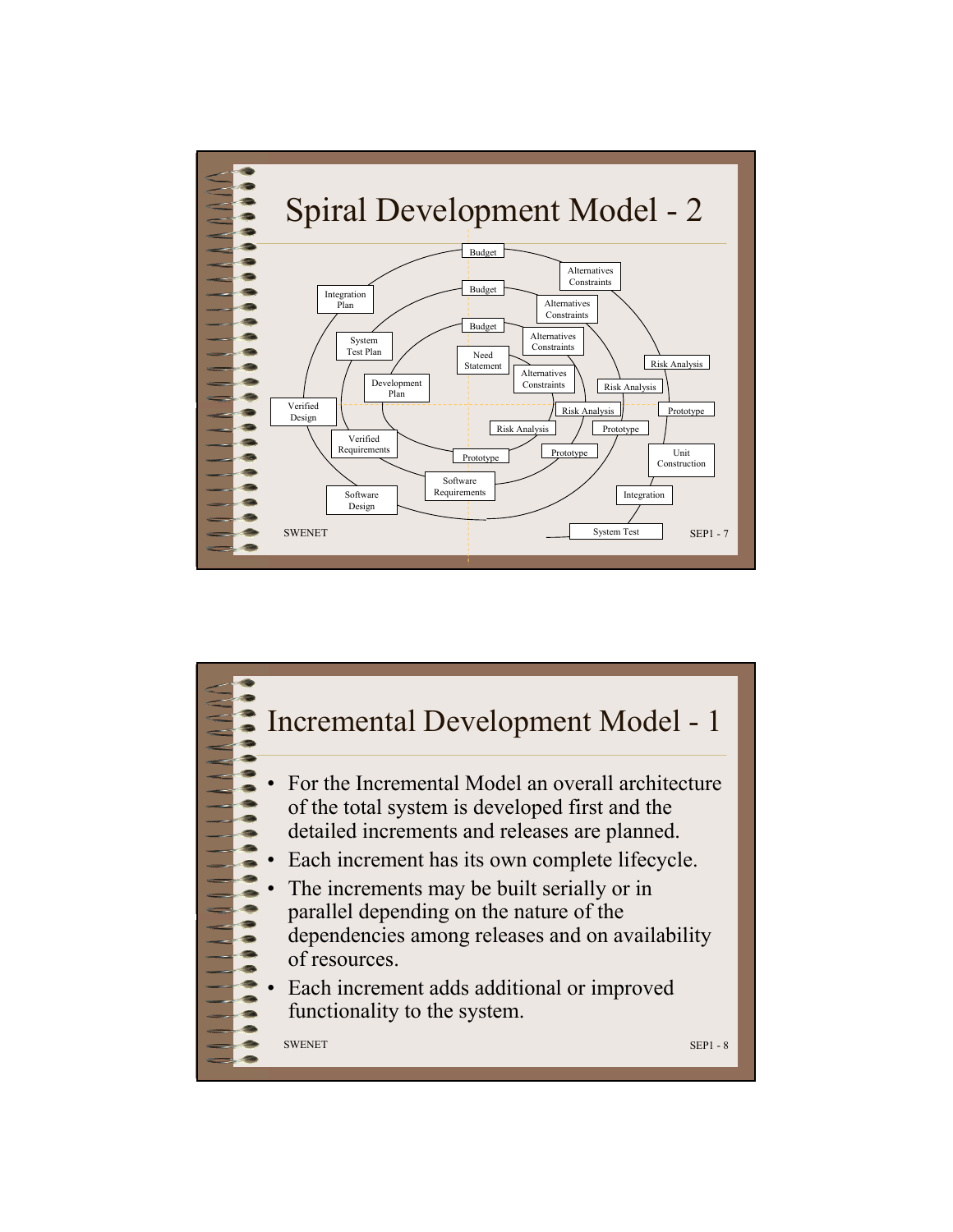

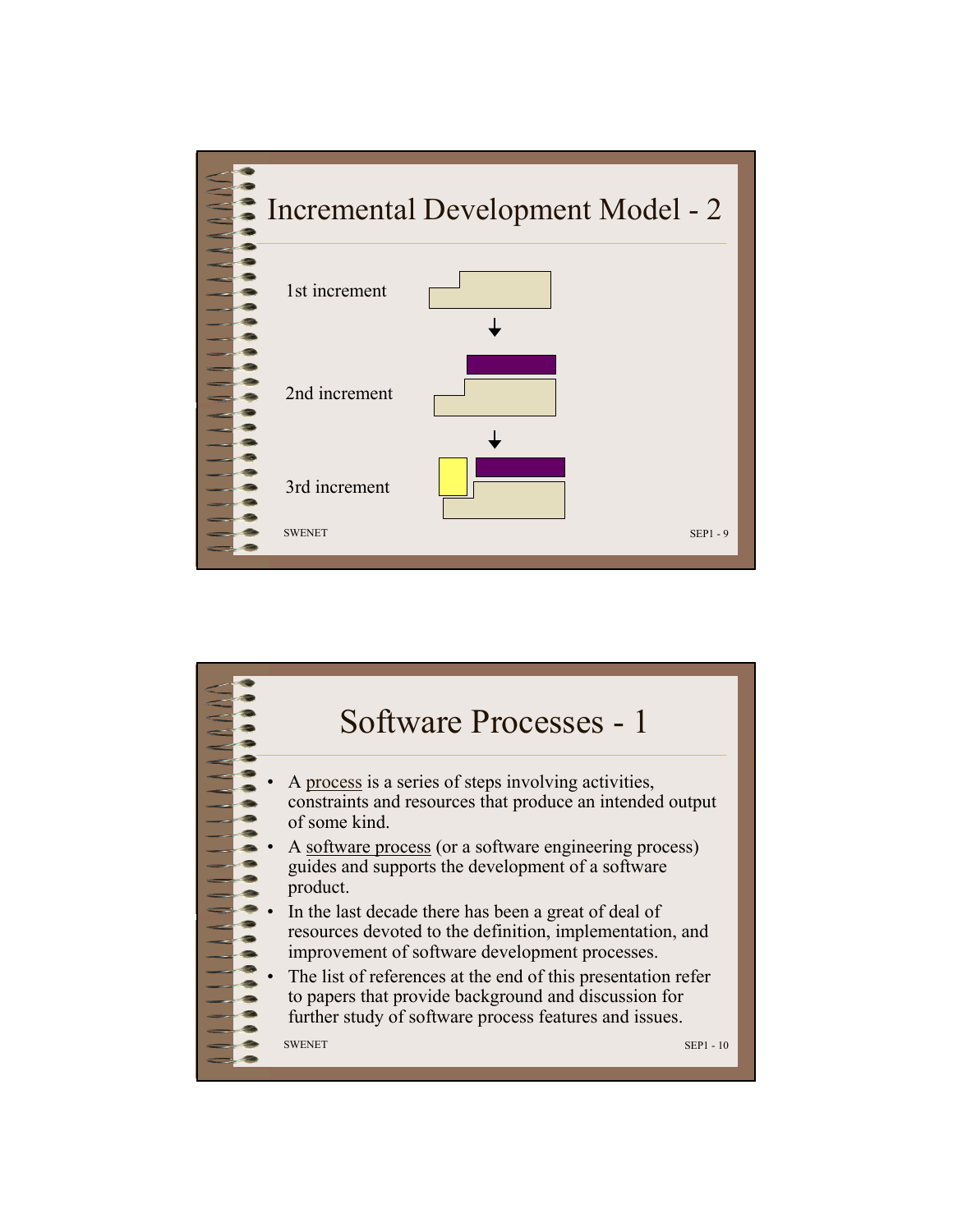

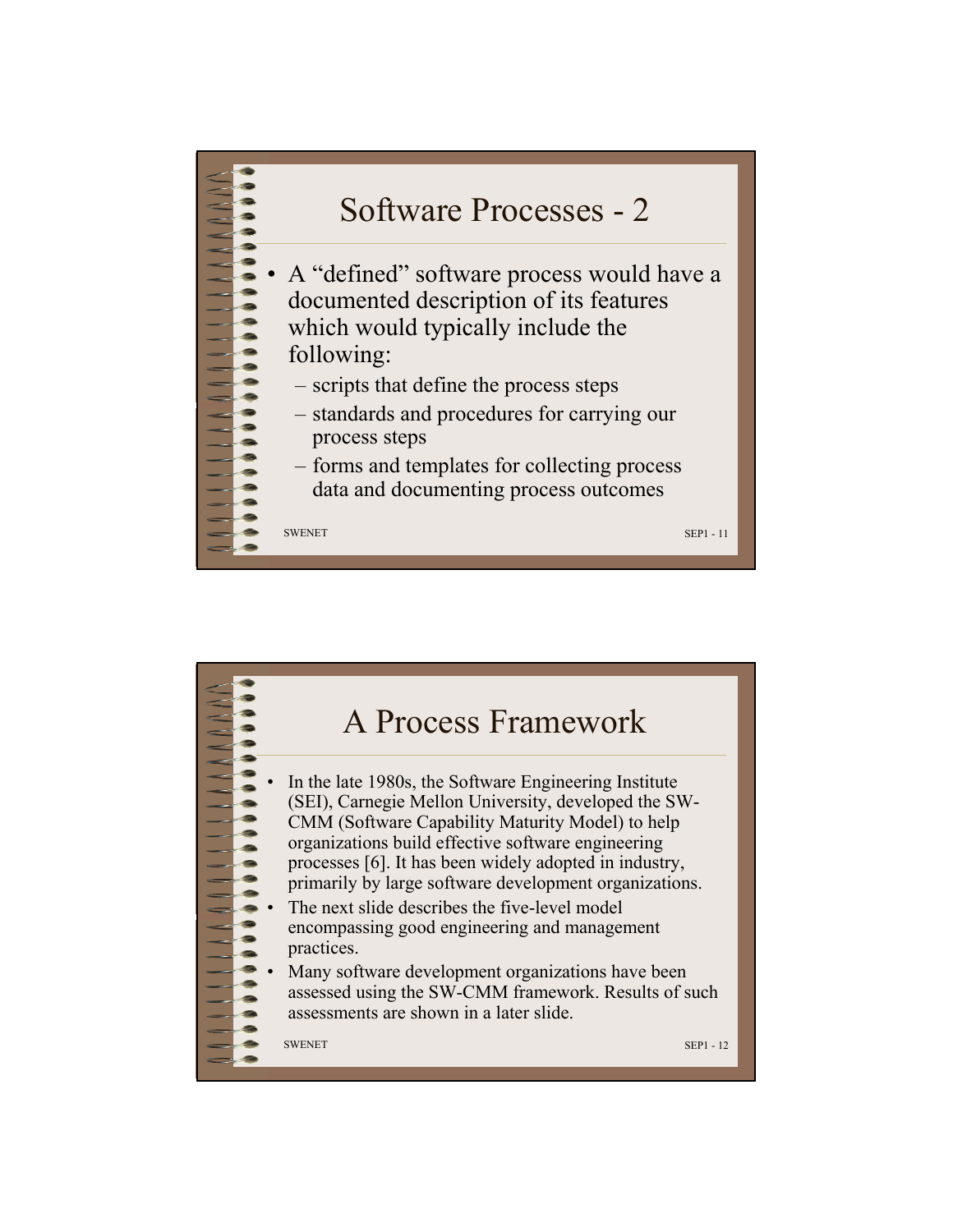|  | <b>SW-CMM Level Description</b> |                                          |                                                                                                                                                                                                              |
|--|---------------------------------|------------------------------------------|--------------------------------------------------------------------------------------------------------------------------------------------------------------------------------------------------------------|
|  | Level                           | <b>Focus</b>                             | <b>Key Process Areas</b>                                                                                                                                                                                     |
|  | 5 Optimizing                    | <b>Continuous process</b><br>improvement | <b>Defect prevention</b><br><b>Technology change management</b><br>Process change management                                                                                                                 |
|  | 4 Managed                       | <b>Product and process</b><br>quality    | <b>Quantitative process management</b><br>Software quality management                                                                                                                                        |
|  | 3 Defined                       | <b>Engineering process</b>               | <b>Organization process focus</b><br>Organization process definition<br><b>Training program</b><br>Integrated software management<br>Software product engineering<br>Intergroup coordination<br>Peer reviews |
|  | 2 Repeatable                    | <b>Project management</b>                | <b>Requirements management</b><br>Software project planning<br>Software project tracking<br>Software subcontract management<br>Software quality assurance<br>Software configuration management               |
|  | <b>SWENET</b>                   |                                          | SEP1 - 13                                                                                                                                                                                                    |

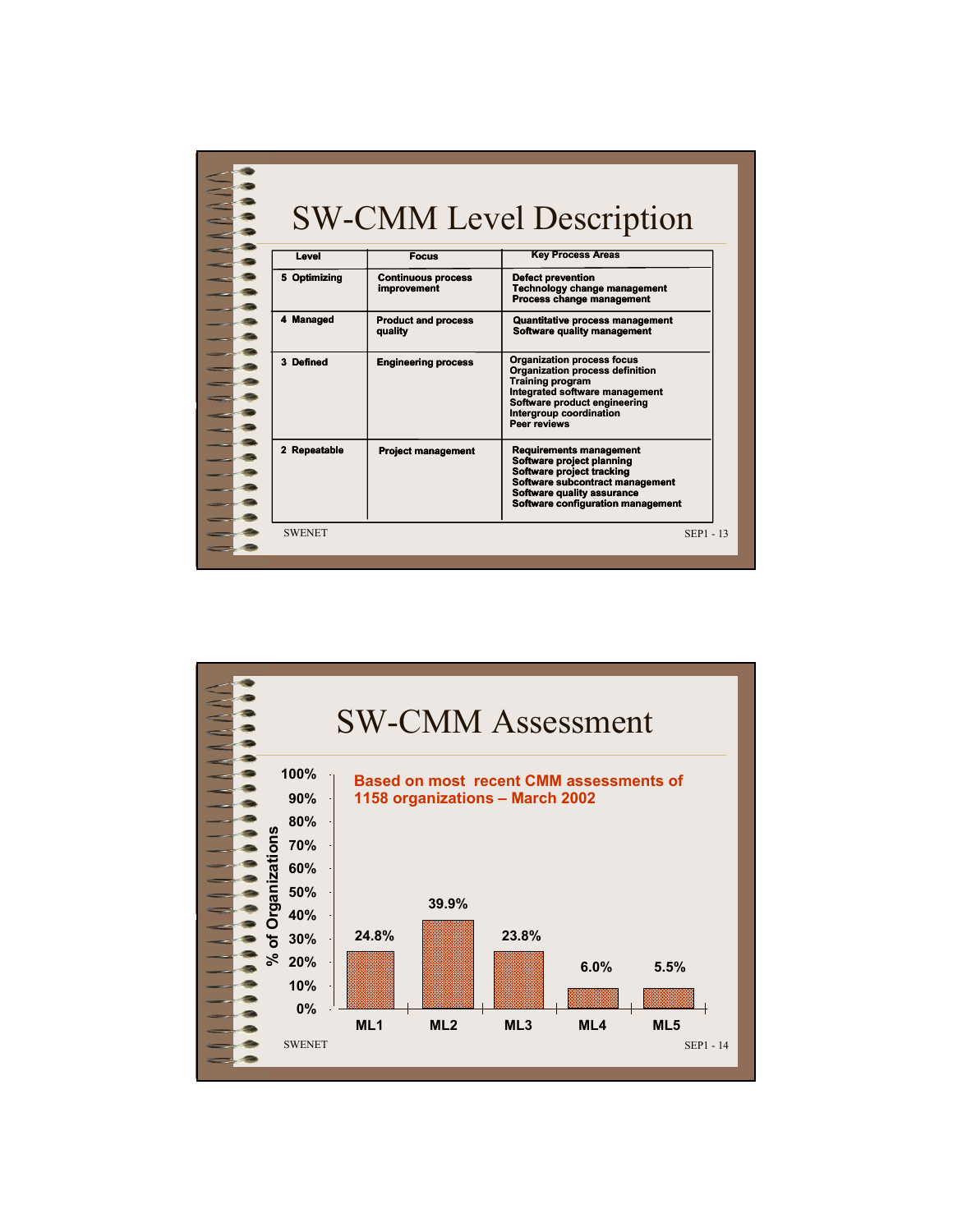

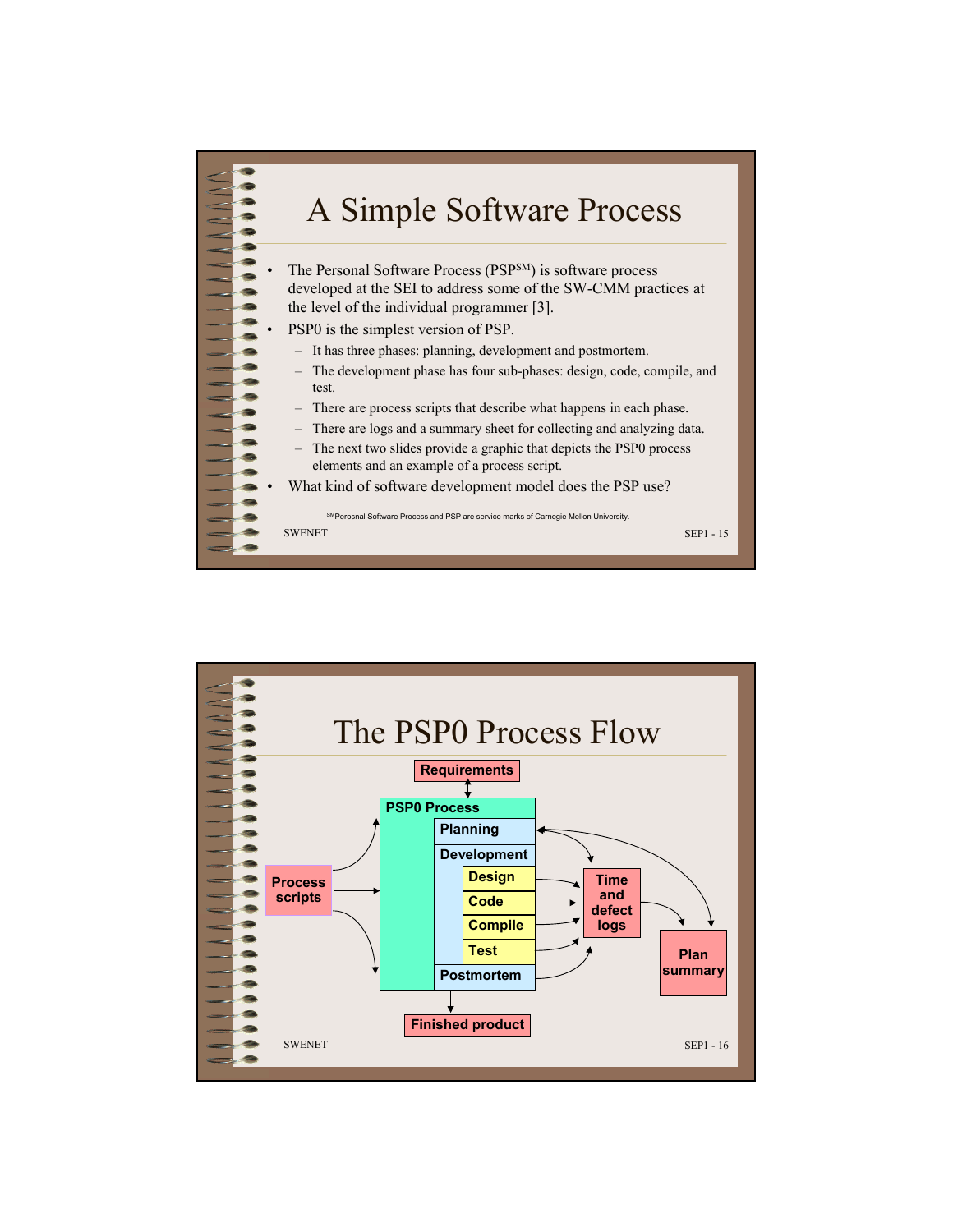

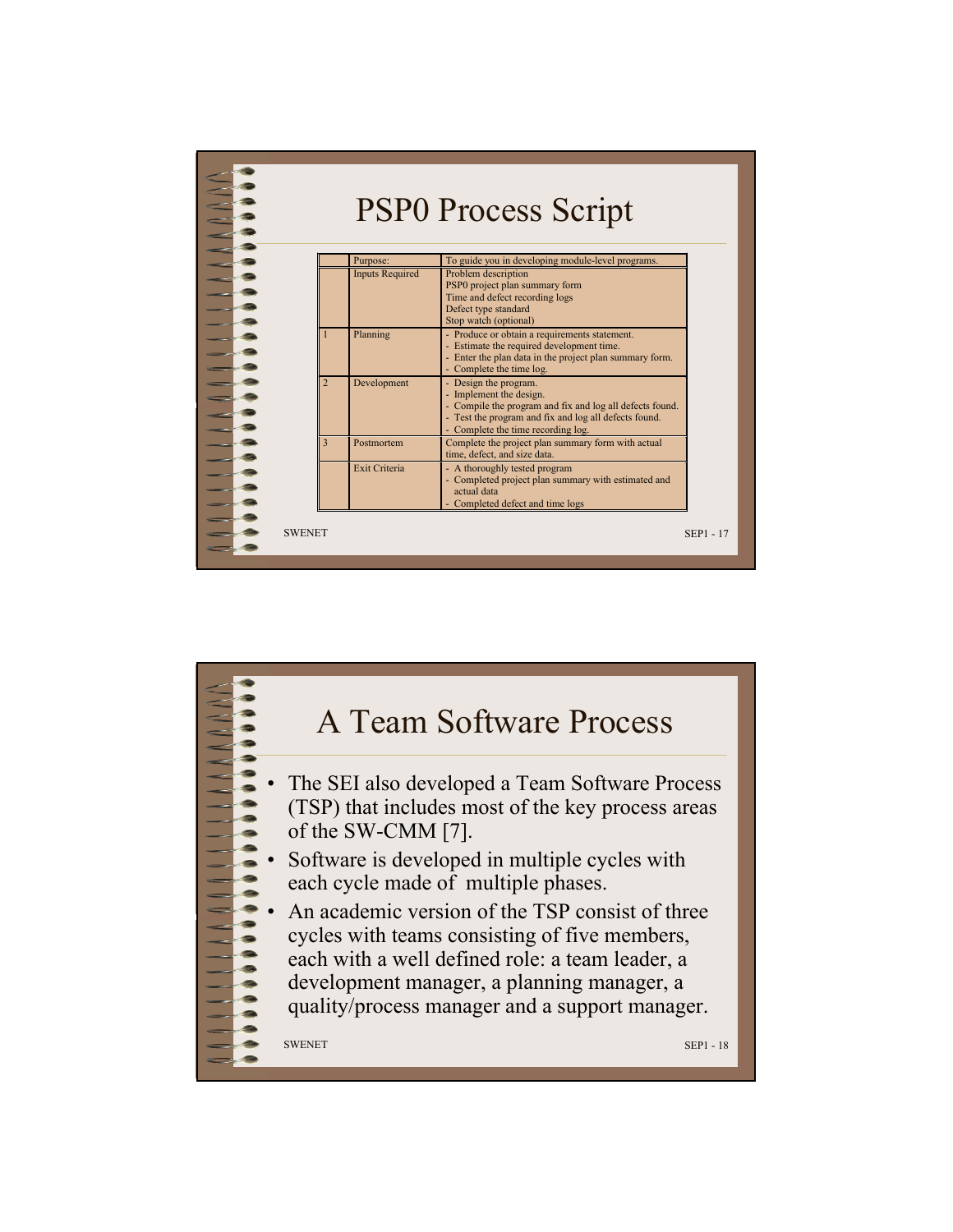

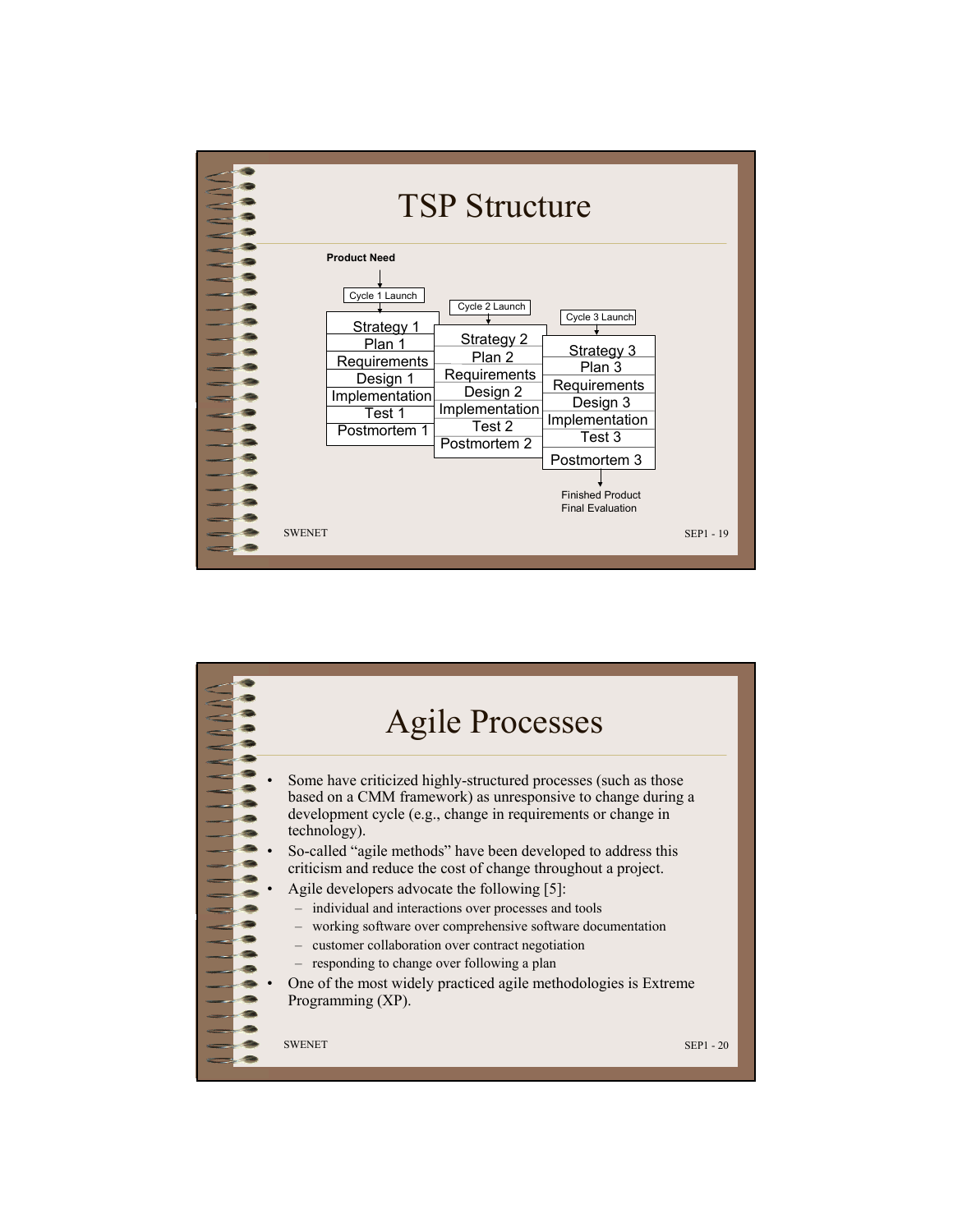